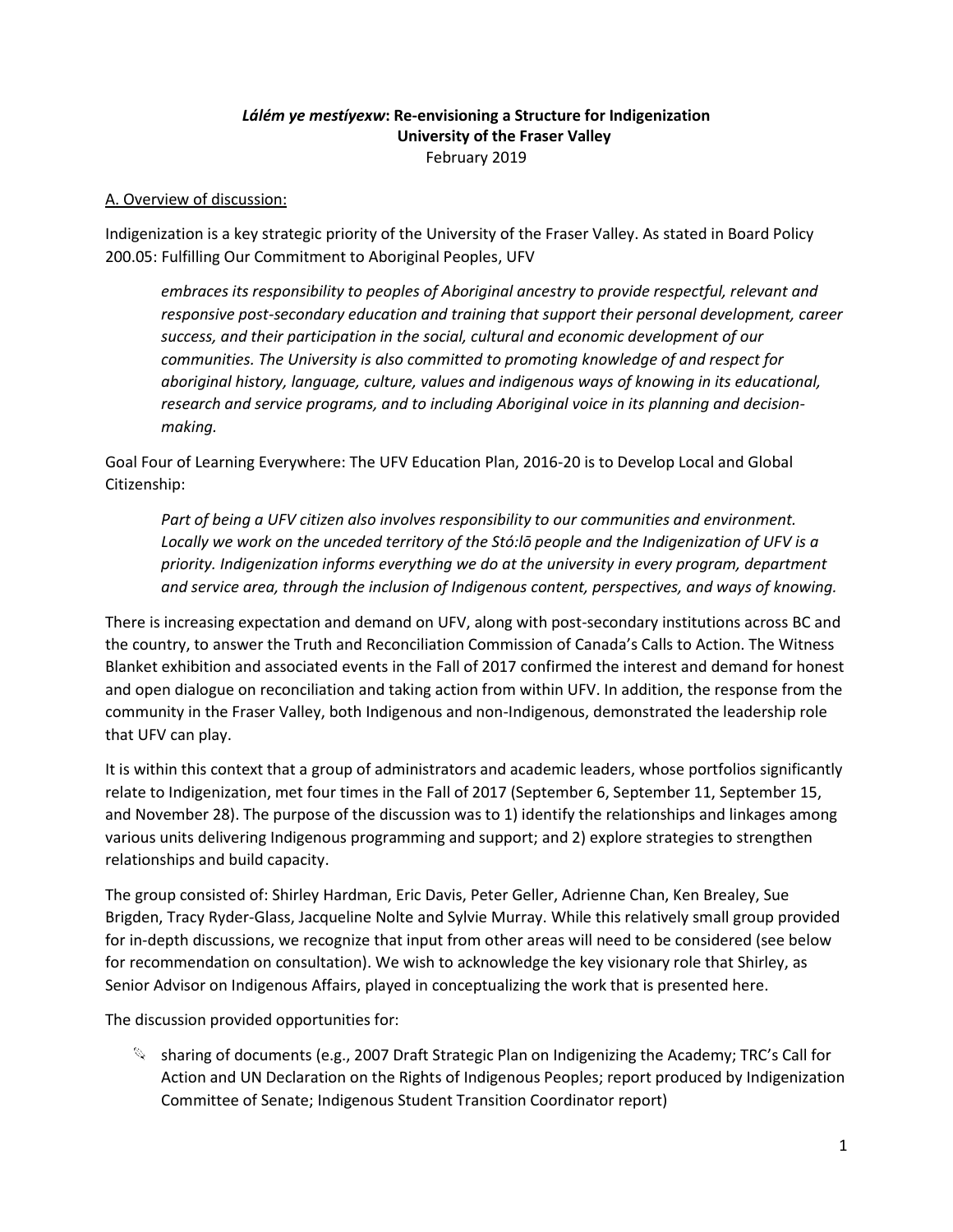- $\mathbb{S}$  sharing of information about initiatives related to Indigenization at UFV (included programming, student support, governance bodies in general and in specific faculties)
- $\mathbb{Q}$  review of where units responsible for Indigenous initiatives sit in organizational charts of other universities.

The main conclusions reached are that:

- $\mathbb{S}$  it is important to move away from a hierarchical/traditional organizational structure to adopt instead an Indigenous organizing structure
- $\mathbb{Q}$  a substantial amount of work and activities are currently taking place
- $\mathbb{Q}$  capacity is limited; in particular, the need for more Indigenous faculty, staff and administrators is stressed, and they need to be at the table where discussions, direction-setting and decisionmaking take place
- $\mathbb{Q}$  more non-Indigenous faculty, staff, and administrators are to be encouraged to become Indigenized (have the background, knowledge, and community connection)
- $\mathbb{S}$  interaction and consultation with community is paramount (Indigenization Committee of Senate is to play a key role in coordinating community consultation)
- $\mathbb{Q}$  there is a need for greater coordination and integration among units.

### B. Recommendations:

### *Lálém ye mestíyexw* **("House of the Peoples")**

Throughout the discussions, the idea of a *Lálém ye mestíyexw*, or "House of the Peoples" as translated from the Halq'eméylem, emerged as a main theme to address our purpose. *Lálém ye mestíyexw* provides a home for Indigenization in which people come together to strengthen their presence and relationships.

#### *Recommendation #1: Create an Indigenous organizing structure for UFV*

As visualised in Diagram 1, *Lálém ye mestíyexw* is inspired, informed, and guided by Indigenous voice and vision, which sits in the centre of the circle.

Diagram 1 also sets out the four Circles of Indigenization at UFV, which emerged from an analysis of activities and initiatives identified in the Fall 2017 discussions. These four circles, which will be more fully described below, are Students; Academic Curriculum and Programming; Recruitment and Retention of Faculty, Staff and Administrators; and External Relationships and Partnerships. The diagram shows how the *Lálém ye mestíyexw* can serve to better connect and bring together these four elements in a holistic way. The vision includes coordination and communication among the circles through regular meetings.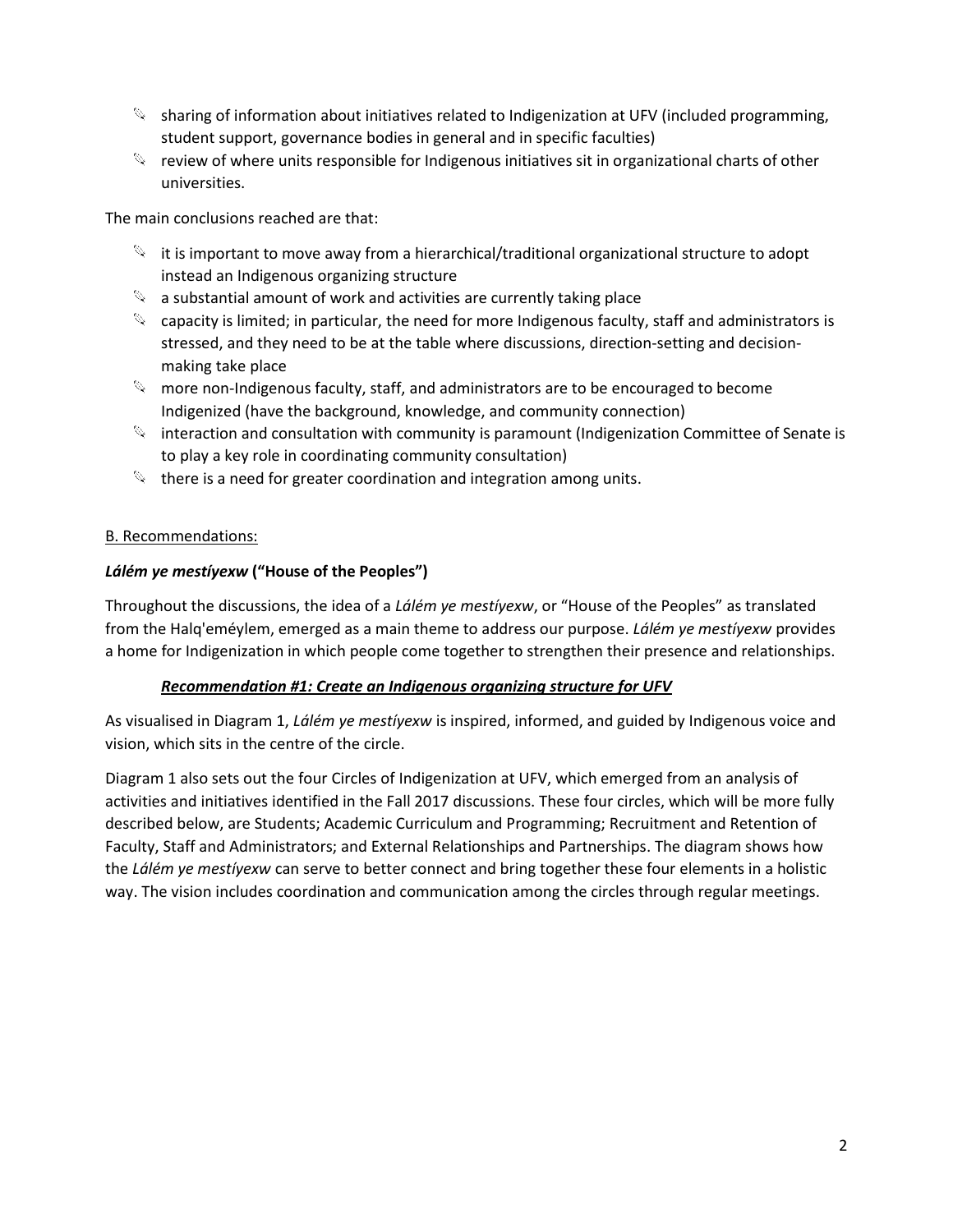

**Diagram 1: Vision of** *Lálém ye mestíyexw*

It is important to note that the concept of *Lálém ye mestíyexw* was identified in the *Indigenizing our Academy Plan* developed in 2007. The work from this earlier planning document provides a starting point for understanding the vision of the *Lálém ye mestíyexw* within UFV:

**Vision Statement:** An Indigenized post-secondary learning environment that promotes Indigenous peoples' goals for self-determination and well-being.

**Mission Statement:** To provide culturally relevant Indigenous programs, research initiatives and services that meet the diverse yet unique needs of Indigenous people and communities within a post-secondary academic setting that is both reflective and inclusive of Indigenous ways of knowing, teaching, and learning.

Further developing the work of Indigenization at UFV, the Indigenization Committee of Senate (ICS) was established in 2015. The ICS developed the following Vision and Mission in 2017:

**Vision Statement:** In the spirit of reconciliation, the University of the Fraser Valley and the Indigenous peoples in S'olh Temexw ye Stó:lō will establish an authentic, collaborative and respectful relationship to deliver the expressed educational needs of Indigenous peoples.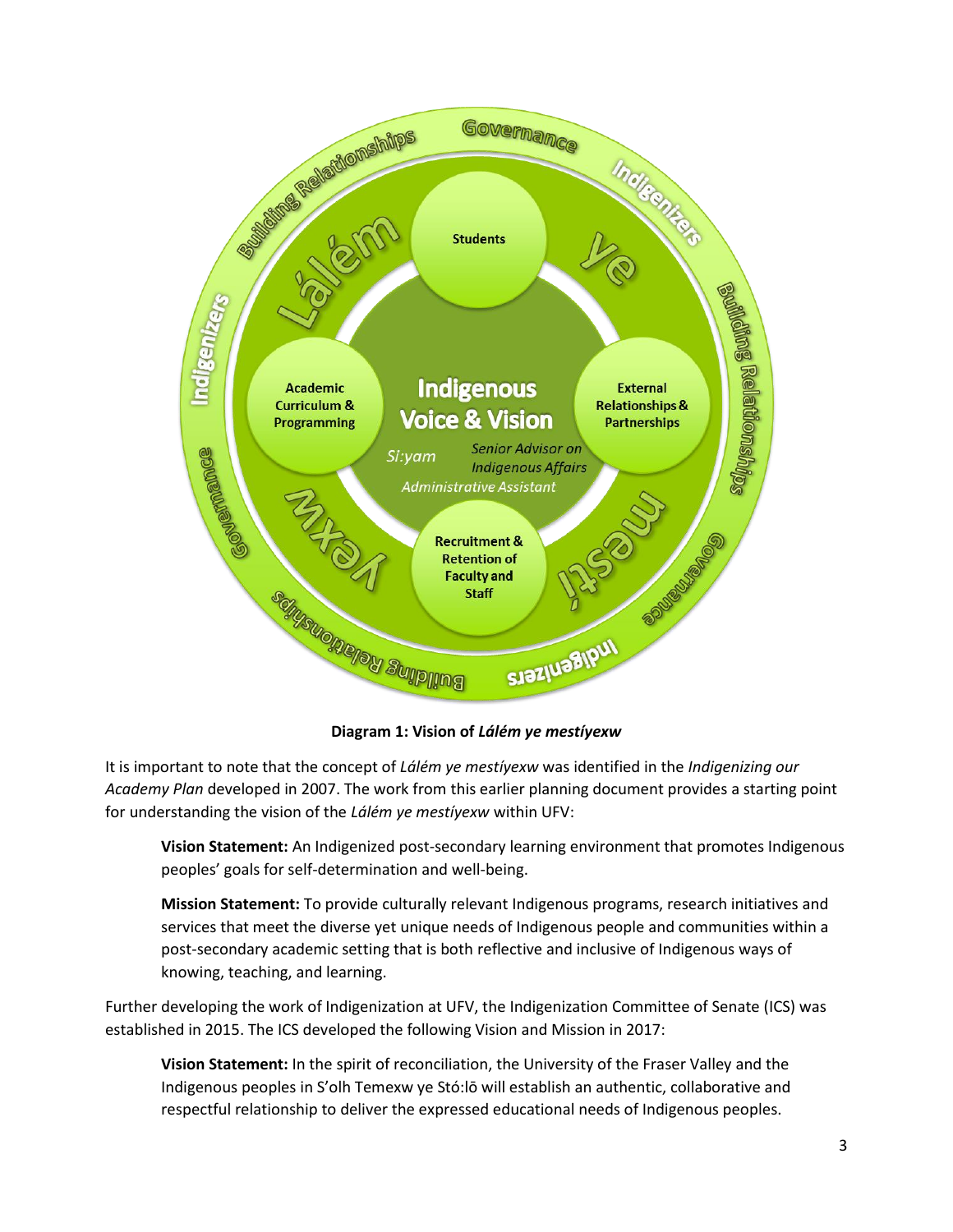**Mission Statement**: The University of the Fraser Valley and the Indigenous peoples of S'ólh Temexw ye Stó:lō will collaborate to transform the university to:

- Deliver programs and services consistent with the expressed wishes of the Indigenous peoples;
- Recruit and support Indigenous and Indigenized faculty, staff and administrators; and
- Measure and make adjustments to these efforts through continuous dialogue with Indigenous peoples in S'ólh Temexw ye Stó:lō.

In terms of the *Lálém ye mestíyexw*, in the inner circle, inspired by an Indigenous Voice and Vision, is the Senior Advisor on Indigenous Affairs (see Diagram 1). This position plays a key role in providing guidance to the university in our ongoing journey of Indigenization.

As the *Lálém ye mestíyexw* comes into sharper focus in the next several years, an additional Indigenous leadership role was identified.

## *Recommendation #2: Create a new position of Si:yam*

The Si:yam ensures coordination and communication among the four circles.

Si:yam is the Halq'eméylem word for "trusted leader" and includes the following characteristics:

- $\mathbb{Q}$  A Si: yam is the main leader of a family.
- $\mathbb{Q}$  A Si: yam is selected by their families to represent their interests.
- $\mathbb{Q}$  A Si: yam traditionally was hardworking, knowledgeable, wealthy, and generous.
- $\mathbb{Q}$  A Si: yam has the respect of the community. If they do anything to bring shame or disrespect to their family or community, another family member would replace them.

The good qualities of a Si:yam include:

- **Exerce respected**
- $\mathbb{R}$  familiar with Stó:lō culture and tradition
- $\mathbb{Q}$  respectful of others
- $\%$  be a positive role model
- $\mathbb{Q}$  honest
- $\mathbb{Q}$  good at dispute resolution
- $\mathbb{Q}$  fair minded and impartial
- $\mathbb{Q}$  a good listener
- $\mathbb{Q}$  humble
- $\mathbb{Q}$  recognized as a leader; and
- $\mathbb{Q}$  confident.

UFV would need to receive guidance from the UFV Stó:lō Cultural Committee for a fuller understanding of the roles, responsibilities and qualities of the Si:yam. (The Stó:lō Cultural Committee, an initiative of Indigenous Affairs, provides cultural teachings and protocols to guide UFV activities and events with community cultural advisors as members.)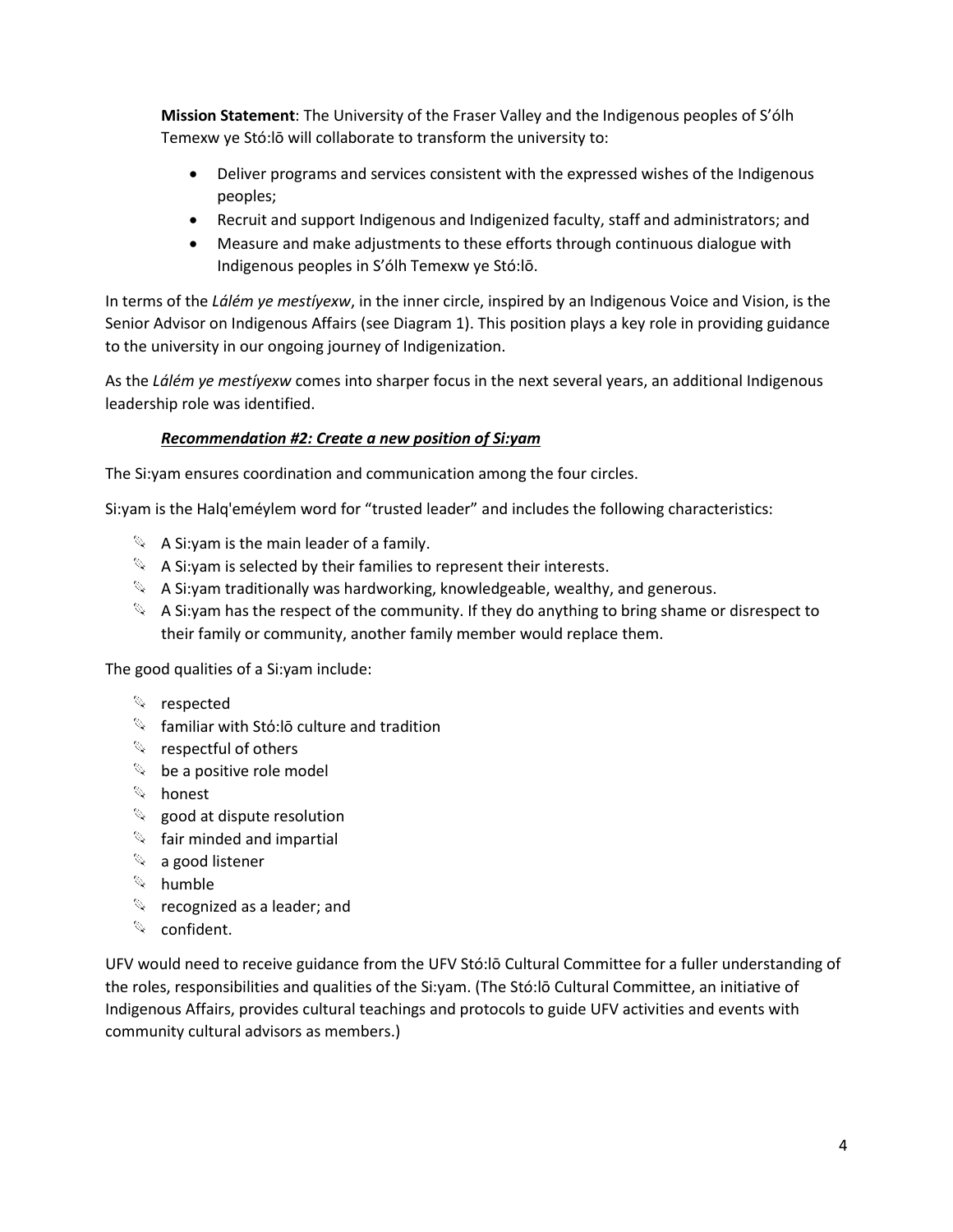## *Recommendation #3: Create a new position for administrative support*

As the focus on Indigenization and Reconciliation increases so do the number and extent of activities, events and initiatives. The ability to effectively plan and manage these activities and initiatives, including the elements of promotion, liaising with various departments in UFV and with the Indigenous community, and carrying out the ceremonial components requires considerable administrative support which has stretched existing resources. This administrative assistant position would provide this dedicated support to Indigenization, assisting the Senior Advisor on Indigenous Affairs and the new position of Si:yam once it is established. This position would positively impact on the coordination of Indigenization at UFV.

In addition to the inner circle, the structure for Indigenization at UFV includes an outer circle, which encompasses the work undertaken within and across the four Circles:

- $\mathbb{S}$  Building Relationships: this includes within and beyond UFV; communications is an important element.
- $\mathbb{Q}$  Governance: internal to UFV, this includes formal governance through the Board and Senate (including the Indigenization Committee of Senate) and through Faculty Councils; this also includes the realm of policy and policy-making.
- $\mathbb{Q}$  Indigenizers: this is meant to evoke the shared responsibility for Indigenizing at UFV. The idea here is a decentralized approach to Indigenizing, which requires building capacity, reaching inward and outward, and learning and listening from the heart. The "Indigenizers" may be specific individuals identified within the different areas and departments of UFV; at the same time, all members of UFV, be they faculty, staff, administrators or students, have a responsibility to take on this role.

### **Circles of Indigenization**

The four Circles of Indigenization at UFV represent the main areas of activities and initiatives, and the key positions. The circles, while distinctly represented, are connected (see diagram 2).

**Students** and student learning is at the heart of what we do at UFV. In terms of Indigenization and the *Lálém ye mestíyexw*, recruitment, retention and provision of culturally relevant services for Indigenous students is a core element. Currently much of this activity is the responsibility of the Indigenous Student Centre (ISC), which includes:

- $\mathbb{Q}$  Outreach to prospective students
- $\mathbb{S}$  Support Indigenous students' transition
- $\mathbb{Q}$  Assist prospective and on-going students to identify educational goals and learning needs
- $\mathbb{Q}$  Support students by working with external agencies and other UFV departments
- $\mathbb{Q}$  Provide cultural activities and organize cultural events
- **Elder support for students (UFV Elders-in-Residence)**

In terms of the role of individual academic and service units, there is considerable collaboration with the Indigenous Students Centre to support Indigenous learners. A few programs at UFV have seats reserved for Indigenous students. In addition to supporting students, the UFV Elders-in-Residence can also be available to support instructors and departmental/Faculty events and activities.

The Director of the Indigenous Student Centre is noted in Diagram 2. This is an area where no additional leadership position is recommended.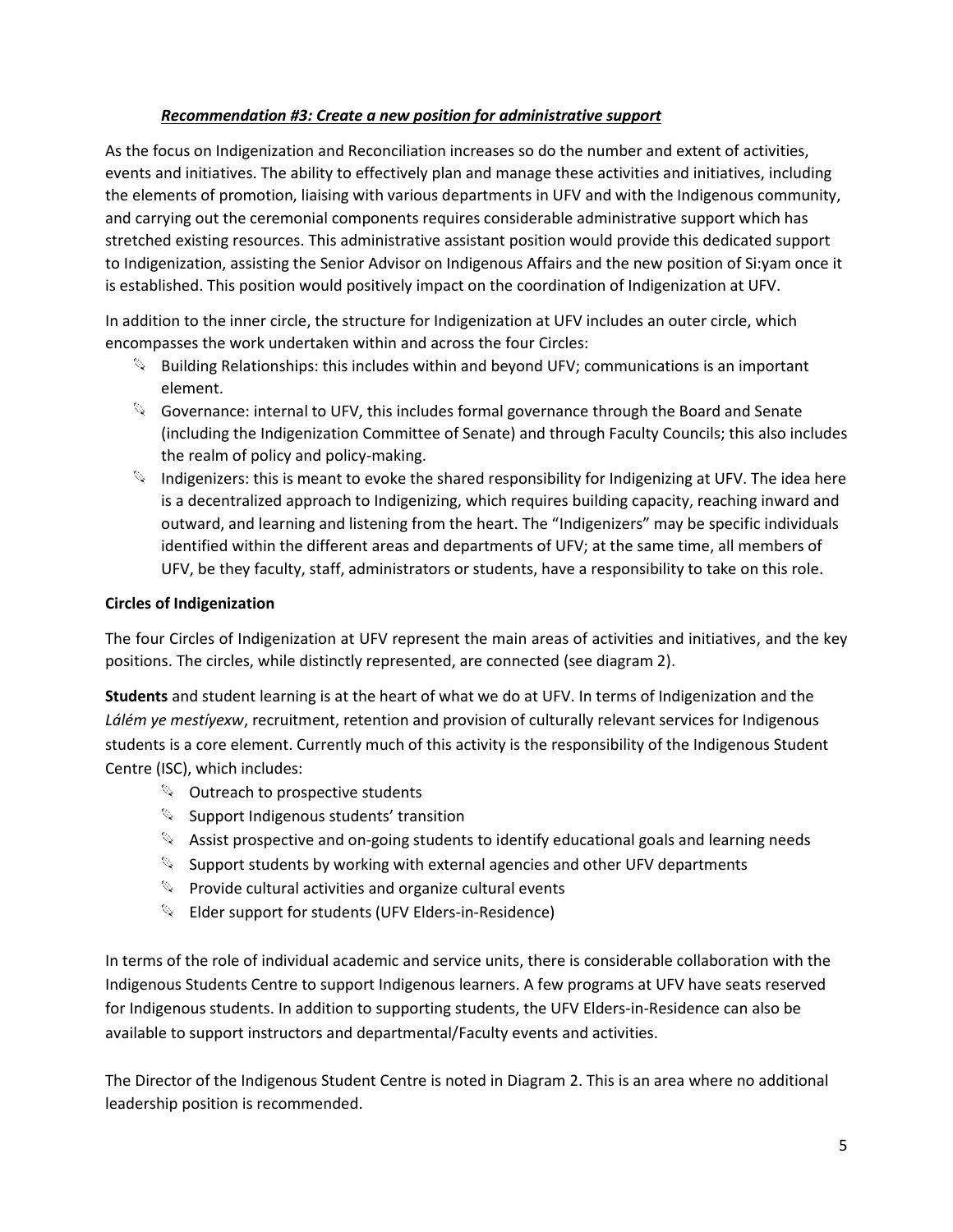

**Diagram 2: Circles of Indigenization**

**Academic Curriculum and Programming** encompasses the development and delivery of curriculum (courses and programs) and programming (events, workshops and professional development activities). As conceived in response to the Truth and Reconciliation's Calls for Action, they are designed to educate, build awareness, and develop capacity for Indigenization and Reconciliation at UFV. Responsibility for development and delivery of these activities is shared by the departments, schools and interdisciplinary programs across all Faculties. The Teaching and Learning Centre, including through the new position of Teaching and Learning Specialist (Indigenization Speciality) and the Senior Advisor on Indigenous Affairs, offer support and guidance, as resources allow. The Indigenous Studies Curriculum Committee (ISCC) is mandated with the development of Indigenous Studies curriculum and programming at UFV, as well as maintaining communication between the various academic units on curricula.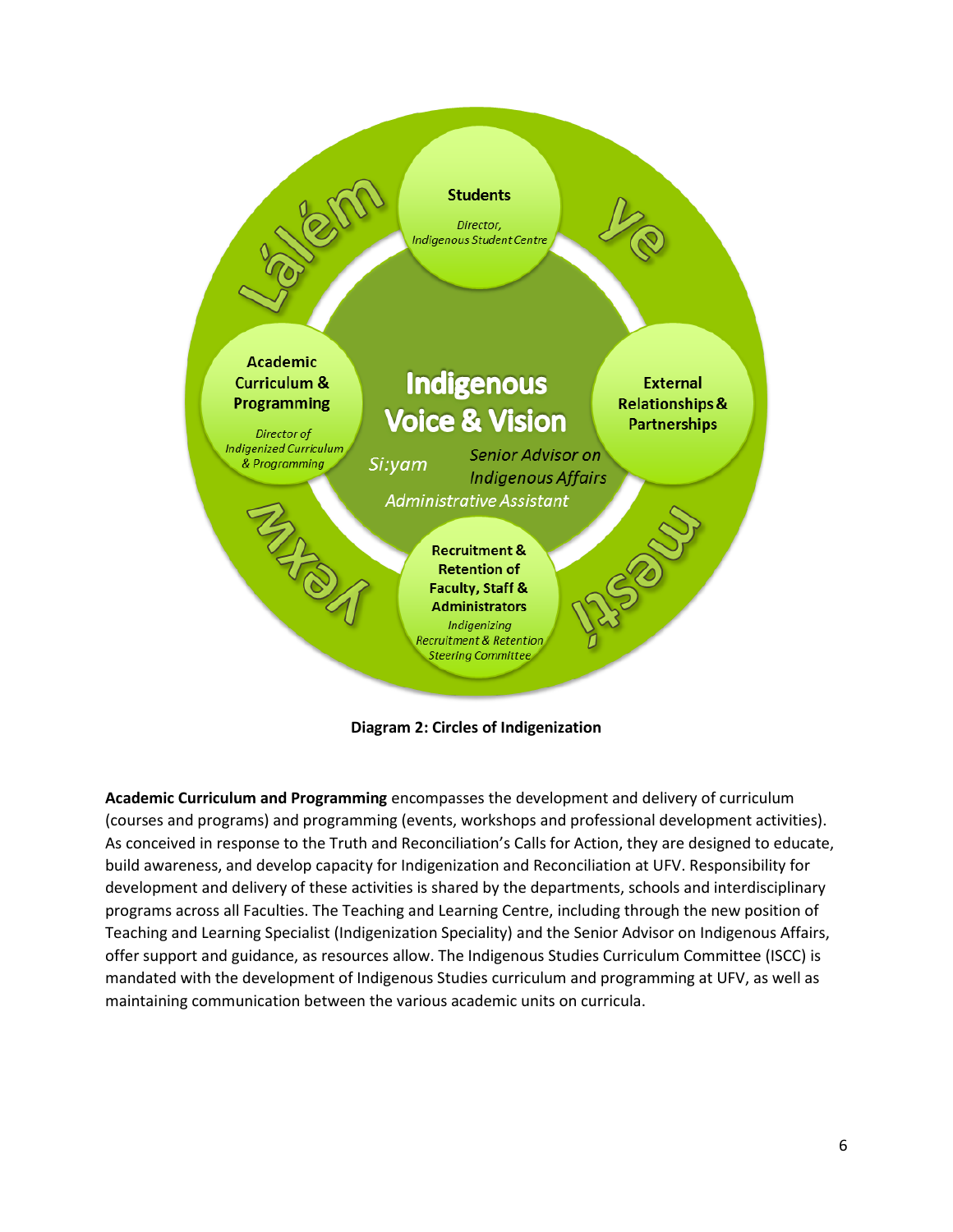# *Recommendation #4: Create a new position of Director of Indigenized Curriculum and Programming*

Expansion of our activities in this area has been significant in the last few years and, while the ISCC's mandate and make-up as a cross-faculty committee is designed to provide the coordination that is needed university-wide, our current Indigenous faculty capacity is not sufficient to support the work. The role of the Director would be to coordinate and enhance Indigenized curriculum and programming through the following activities and responsibilities:

- $\mathbb{Q}$  Create and maintain an inventory of relevant activities, and publicize through website, social media, and other platforms and means
- $\mathbb{Q}$  Advise on gaps and priorities for development of new programs with Indigenous content and/or perspectives, and enhanced Indigenization of existing programs
- $\mathbb{Q}$  Coordinate relevant programming, including faculty development opportunities, in liaison with Teaching and Learning, and various groups/individuals (e.g. RAN, department/school and faculties/College)
- $\mathcal{A}$  Acts as a resource for, and advises, relevant UFV committees (related to curriculum)
- $\%$  Teach one to two courses
- $\mathbb{S}$  Facilitate and support articulation and educational partnerships, and remain apprised of best practices elsewhere

**Recruitment and Retention** of faculty, staff, and administrators supports both student learning and development and delivery of curriculum and programming. Activities and responsibilities in this area are shared between the various units and Human Resources. They include:

- $\mathbb{Q}$  Enhance recruitment of faculty, staff and administrators who are Indigenous and Indigenized; and
- $\mathbb{Q}$  Develop and deliver mentorship and professional growth programs for Indigenization of faculty, staff, and administrators.

Although no new position is recommended for this area, we recognize the need for improvement in our practice for achievement of increased results.

# *Recommendation #5: Develop a strategy to consolidate and intensify recruitment and retention of Indigenous faculty, staff and administrators*

In order to plan and implement this strategy, it is proposed that a newly-formed *Indigenizing Recruitment and Retention Steering Committee* be established, made up of key HR personnel, the Senior Advisor for Indigenous Affairs, and Indigenous faculty, staff or administrators. Responsibilities would include:

- $\mathbb{Q}$  Review recruitment policies, procedures, and practices and recommend relevant modifications
- $\mathbb{Q}$  Inventory and coordinate with deans and other administrators positions (new and planned) targeted for Indigenous/Indigenized hiring, and assist with recruitment.
- Promote appointment of Indigenous Visiting Scholars, Adjunct Professors and Research Associates

# **External Relationships & Partnerships**

UFV has an established record of developing and delivering curriculum, engaging in research and community service, and organizing conferences and events in partnership with local, regional and provincial Indigenous communities and organizations. This has included working with Stó:lō leaders, educators, knowledge keepers, and Elders. Examples include: